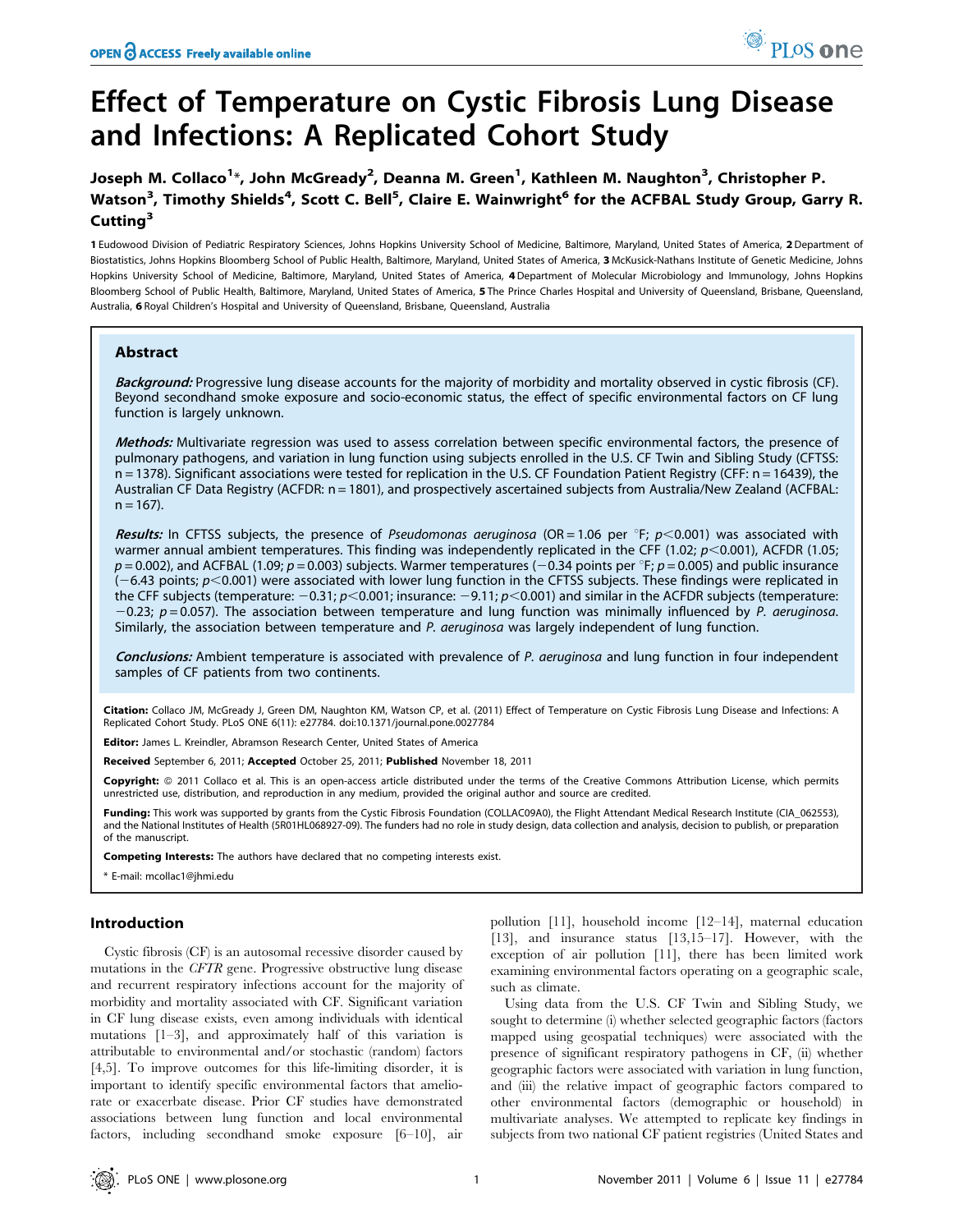Australia). The role of infection was also examined in a prospective sample of CF patients from Australia and New Zealand.

# Methods

## Ethics Statement

Written informed consent was obtained from CFTSS subjects. This study, including the CFF, ACFDR, and ACFBAL data downloads, were specifically approved by the Johns Hopkins University Institutional Review Board (NA\_00035659, NA\_ 00019677). Participants: U.S. CF Twin and Sibling Study (CFTSS): Subjects were recruited from CF centers based on having a twin or sibling also with CF  $(n = 1658$  in 817 families) [18]. Data were collected between 10/27/00 and 9/25/09 with data supplementation from the U.S. CF Foundation Patient Registry through 12/31/08. U.S. CF Foundation Patient Registry (CFF): Anonymized data from the calendar year 2007 was provided  $(n = 24,799)$ . **Australian Cystic Fibrosis Data** Registry (ACFDR): Anonymized data from 1998–2008 was provided (n = 3789). Australian Cystic Fibrosis Bronchoalveolar Lavage Trial (ACFBAL): Anonymized data was provided for 168 infants diagnosed with CF in Australia and New Zealand between 6/10/99 and 1/18/05 who were prospectively followed for microbial acquisition until 5 years of age. Subjects were excluded if lung function (CFTSS, CFF, ACFDR), respiratory culture, or residential postal/zip code data were not available, or if actively smoking (CFTSS, CFF)(Figures S1 and S2). CFTSS subjects enrolled in the CFF Patient Registry  $(n = 1435)$ were excluded from the CFF sample.

## Household Variables

Secondhand smoke exposure was defined as any reported home exposure (Table 1). Maternal education was characterized as 1 = less than a high school education;  $2 =$  high school graduate;  $3 =$  some college education;  $4 =$ college graduate. Household income was estimated using zip code and 2000 U.S. Census data. Insurance status was determined from the most recent year of data. Household density was the number of persons residing within the household. Household data were not available for Australian subjects.

## Geographic Variables

U.S. subjects were mapped to the center of their most recent known residential zip code (finest resolution available), to derive measures for humidity, temperature, air pollution (Fine particulate matter:  $PM_{2.5}$ , elevation, and distance to the CF care center of record using ArcGIS 9.3 (ESRI; Redlands, CA) and ERDAS Imagine 9.3 (ERDAS; Atlanta, GA). Source data were selected on the basis the time period available that matched the clinical data and included 1961–1990 mean monthly and annual relative humidity and temperatures (The Climate Source; Corvallis, OR; 2 km resolution), 2006  $PM_{2.5}$  measures (U.S. Environmental Protection Agency), elevations (U.S. Geological Survey), and population densities (2000 U.S. Census).  $PM_{2.5}$  measures were derived for only subjects living within 30 miles of a pollution monitor based on previous work by Goss et al. [11]. Australian subjects were mapped to the center of their residential postal code to derive measures for mean annual temperature using System for Automated Geoscientific Analyses (SAGA User Group Association; Hamburg, Germany), GDAL libraries and Python bindings (Open Source Geospatial Foundation; Vancouver, BC), and Shapely v1.2 (Python Software Foundation; Wolfeboro Falls, NH). Source data included 1961–1990 and 1971–2000 mean annual temperatures (Australian Bureau of Meteorology and the [New Zealand] National Climate Database, respectively).

## Outcome Variables

Raw  $FEV<sub>1</sub>$  (liters) measurements were converted into CF-specific percentiles [19], excluding measurements obtained before 6 years of age and after lung transplantation. Lung function was defined as the best percentile in the most recent year of data. The higher lung function measured in the CFTSS subjects vs. other subjects likely reflects the younger age of CFTSS subjects (Table 1; Table S1). The lower lung function observed in the ACFDR subjects may represent the limitation of applying of a U.S.-based phenotype to an Australian population. Using all available respiratory culture data, subjects were considered to be positive for an organism (Pseudomonas aeruginosa, mucoid P. aeruginosa, or Burkholderia cepacia complex) if they had any cultures positive for that organism. The higher prevalence of infectious organisms in the CFTSS and ACFDR subjects vs. the CFF subjects reflects the multi-year culture data compared to the single year data, respectively (Table 1). Age of acquisition for an organism was defined as the date of the first positive culture following at least one prior negative culture (CFTSS, ACFBAL) [20]. Means of ascertainment likely account for age of acquisition differences between the retrospective CFTSS and prospective ACFBAL samples.

#### Data Analysis

Regressions clustered by family (CFTSS) or by CF care center (CFF), ANOVA, chi square, and student's t-tests were performed using Stata 10 (StataCorp LP; College Station, TX). Center-level data were not available for Australian subjects. CFTSS subjects served as the primary population being the best characterized of the study populations. The CFTSS preliminary multivariate (logistic for presence of pathogens; linear for lung function) regression models included all predictor variables significant in univariate modeling. The final CFTSS models were generated by dropping nonsignificant  $(p\geq 0.05)$  predictors from the preliminary models in a stepwise manner. The final CFTSS models were used in replication regressions for the other samples. For U.S. and Australian subjects, temperature quartiles were derived from all CFTSS subjects  $(n = 1557)$  and ACFDR subjects  $(n = 3635)$  with temperature data, respectively. Kaplan-Meier plots were constructed for the age of acquisition for P. aeruginosa by temperature quartiles for the CFTSS and ACFBAL subjects. The effect of mediation by infection on lung function was estimated by dividing the difference of regression coefficients of temperature adjusted and unadjusted for the mediator by coefficient of temperature unadjusted for the mediator [21,22]. The mediation effect by lung function on infection was estimated similarly using the logarithms of the temperature odds ratios.

## Results

# Mean Annual Temperature is Associated with Prevalence of and Age at P. Aeruginosa Infection

Given the importance of bacterial infection in CF lung function decline [23,24], we tested whether selected environmental factors were associated with specific organisms using multivariate logistic regression. Among CFTSS subjects, ambient temperature (Table 2:  $OR = 1.06$  per <sup>o</sup>F;  $p<0.001$ ) was associated with the prevalence of P. aeruginosa. CFTR genotype (based on the number of the most common mutation (F508del) present, OR = 2.05 per F508del mutation;  $p<0.001$ ), age at the last respiratory culture (OR = 1.19 per year;  $p<0.001$ ), and age at diagnosis (OR = 0.84 per year;  $p<0.001$ ) were also associated with *P. aeruginosa* prevalence, as previously reported (Complete regression results in Table S2) [3,20,25]. In contrast to previous studies [26,27], none of the household factors tested were associated with the presence of P. aeruginosa. The observed association was not accounted for by increased culturing frequency in warmer regions, as a higher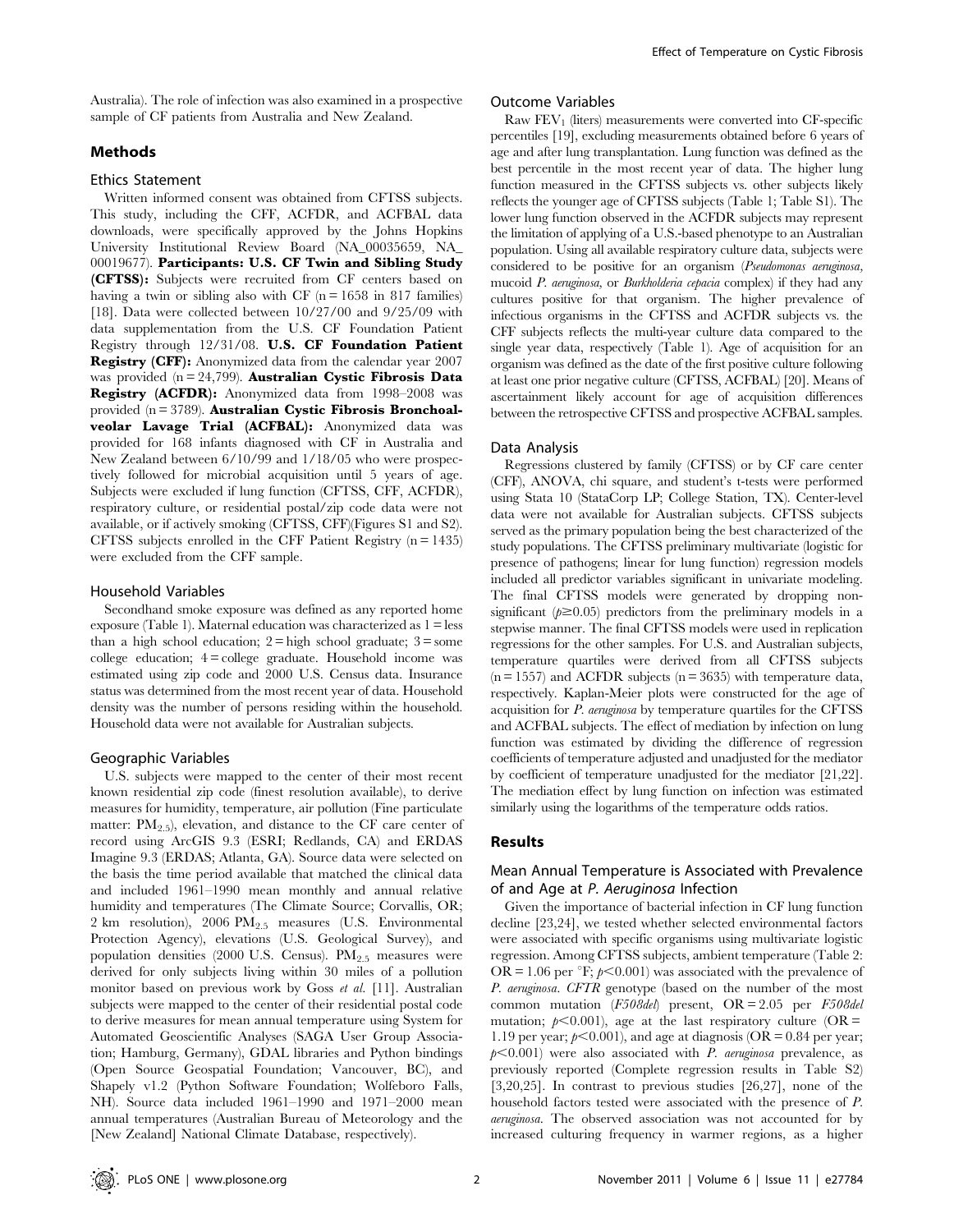# Table 1. Study Sample Demographics.

|                              | Variable (Mean $\pm$ SD) [Range]                                      | <b>CFTSS (n = 1378)</b>                             | CFF (n = 16439)                                        | $ACFDR (n = 1801)$                                | $ACFBAL (n = 167)$                             |
|------------------------------|-----------------------------------------------------------------------|-----------------------------------------------------|--------------------------------------------------------|---------------------------------------------------|------------------------------------------------|
| Demographics                 | Sex (% Female)                                                        | 48.7                                                | 47.9                                                   | 46.9                                              | 47.3                                           |
|                              | CFTR Genotype (% F508del homozygote) <sup>1</sup>                     | 58.6 ( $n = 1371$ )                                 | 50.0 ( $n = 14733$ )                                   | $51.2$ (n = 1646)                                 | 66.5                                           |
|                              | Race/Ethnicity (% Non-Hispanic White only) <sup>2</sup>               | 90.9                                                | 88.8 ( $n = 16406$ )                                   |                                                   | 95.2                                           |
|                              | Age at Diagnosis (yrs) <sup>3</sup>                                   | $2.3 \pm 5.4$ [0 - 52.0]                            | $3.8 \pm 8.2$ [0 - 73.7]                               | $2.0 \pm 6.5$ [0 - 67.3]<br>$(n = 1578)$          | $0.1 \pm 0.1$ [0 - 0.4]                        |
|                              | Age at time of lung function test $(yrs)^4$                           | $17.4 \pm 8.9$ [6.0 - 63.2]                         | $20.5 \pm 11.4$ [6.0 - 74.0]                           | $20.2 \pm 10.6$ [6.0 – 76.1]                      | $\overline{\phantom{a}}$                       |
|                              | Age at time of last respiratory culture (yrs) <sup>5</sup>            | $17.4 \pm 9.0$ [5.3 - 63.9]                         | $20.8 \pm 11.4$ [5.7 - 74.2]                           | $19.3 \pm 10.4$ [0 - 76.0]                        | $4.9 \pm 0.8$ [0.6 - 6.3]                      |
| Household Factors            | Secondhand Smoke (% Exposed) <sup>6</sup>                             | $33.8$ (n = 1313)                                   | 29.4 ( $n = 8477$ )                                    | $\overline{\phantom{a}}$                          |                                                |
|                              | Maternal Education (Scale: 1-4) <sup>7</sup>                          | $3.0 \pm .0$ (n = 1296)                             | $3.0 \pm 1.0$ (n = 6874)                               |                                                   |                                                |
|                              | Income ( $log$ $\text{\$}$ ) <sup>7</sup>                             | $4.67 \pm 0.16$<br>$[4.15 - 5.19]$                  | $4.65 \pm 0.15$<br>$[3.87 - 5.26]$<br>$(n = 15977)$    |                                                   |                                                |
|                              | Insurance Status (%)'<br>No Insurance<br>Any state MA<br>Other        | 2.8<br>39.4<br>57.9<br>$(n = 1357)$                 | 1.2<br>39.7<br>59.1<br>$(n = 16258)$                   |                                                   |                                                |
|                              | Household Density (persons/household)                                 | $4.2 \pm 1.7$<br>$[1 - 12]$<br>$(n = 1275)$         | $3.4 \pm 1.4$<br>$[1 - 12]$<br>$(n = 11847)$           |                                                   |                                                |
| (by residential zip<br>code) | Geographic Factors $PM_{2.5}$ level ( $\mu$ g/m <sup>3</sup> )        | $11.9 + 2.5$<br>$[4.8 - 22.4]$<br>$(n = 677)$       | $11.9 + 2.6$<br>$[3.4 - 22.4]$<br>$(n = 7698)$         |                                                   |                                                |
|                              | Elevation (log m) $7$                                                 | $2.13 \pm 0.63$<br>$[0 - 3.30]$<br>$(n = 1372)$     | $2.08 \pm 0.67$<br>$[0 - 3.51]$<br>$(n = 15532)$       |                                                   |                                                |
|                              | Relative Humidity (%)'                                                | $67.6 \pm 5.6$<br>$[43.5 - 85]$<br>$(n = 1372)$     | $66.7 \pm 6.1$<br>$[34 - 83]$<br>$(n = 15532)$         |                                                   |                                                |
|                              | Temperature $(^{\circ}F)^{7,8}$                                       | $53.6 \pm 7.1$<br>$[37.8 - 75.0]$<br>$(n = 1372)$   | $55.3 \pm 7.8$<br>$[34.3 - 77.5]$<br>$(n = 15532)$     | $63.3 \pm 4.8$<br>$[46.1 - 80.8]$<br>$(n = 1791)$ | $62.9 + 5.9$<br>$[49.8 - 81.2]$<br>$(n = 166)$ |
|                              | Distance from Care (log Km)'                                          | $1.68 + 0.60$<br>$[-1 - 3.61]$<br>$(n = 1377)$      | $1.63 \pm 0.60$<br>$[-1 - 3.77]$<br>$(n = 16121)$      |                                                   |                                                |
|                              | <b>Population Density</b><br>(log persons/ $km^2$ )                   | $2.31 \pm 0.78$<br>$[-0.45 - 4.53]$<br>$(n = 1364)$ | $2.35 \pm 0.80$<br>$[-1.15 - 4.70]$<br>$(n = 15973)^4$ |                                                   |                                                |
| Outcomes                     | P. aeruginosa (% Positive) <sup>9</sup>                               | 87.9                                                | 60.5                                                   | 80.3                                              | 60.5                                           |
|                              | First P. aeruginosa Positive Culture (yrs) <sup>10</sup>              | $6.7 \pm 6.3$<br>$[0.2 - 49.9]$<br>$(n = 919)$      |                                                        |                                                   | $2.3 \pm 1.4$<br>$[0.1 - 5.3]$<br>$(n = 101)$  |
|                              | Mucoid P. aeruginosa (% Positive)'                                    | 61.3                                                | 42.8                                                   |                                                   |                                                |
|                              | First Mucoid P. aeruginosa Positive<br>Culture (yrs)                  | $11.3 \pm 7.9$<br>$[0.3 - 53.8]$<br>$(n = 797)$     |                                                        |                                                   |                                                |
|                              | B. cepacia complex (% Positive) <sup>11</sup>                         | 7.7                                                 | 3.4                                                    | 6.8                                               |                                                |
|                              | First B. cepacia complex Positive Culture (yrs)                       | $13.8 \pm 8.4$<br>$[1.0 - 43.9]$<br>$(n=)$          |                                                        |                                                   |                                                |
|                              | Lung Function (CF-specific FEV <sub>1</sub> Percentile) <sup>12</sup> | $69.3 \pm 26.3$                                     | $65.3 \pm 26.4$                                        | $62.8 \pm 24.6$                                   |                                                |

<sup>1</sup>The ACFBAL sample has a higher frequency of F508del homozygotes than other samples (ANOVA  $p$ <0.001). <sup>2</sup>The CFF sample has a lower proportion of Non-Hispanic Whites than other samples (ANOVA  $p = 0.002$ ). <sup>3</sup>CFF and ACFBAL samples diagnosed at older and younger ages, respectively, than other samples (ANOVA  $p < 0.001$ ). 4The CFTSS samples differ from each other by age of last The CFTSS sample has a younger age of pulmonary function testing than other samples (ANOVA  $p$ <0.001). <sup>5</sup>All samples differ from each other by age of last respiratory culture (ANOVA  $p$ <0.001). <sup>6</sup>Definition of secondhand smoke for the CFTSS sample (ever having been exposed) differs from the CFF sample definition (exposure within the past year (2007)). <sup>7</sup>CFTSS and CFF samples are statistically different (T test or chi square p<0.01). <sup>8</sup>Mean temperatures of ACFDR and ACFBAL samples are not statistically different (T test p = 0.34). <sup>9</sup>The ACFDR sample has a higher prevalence of P. aeruginosa than the CFF and ACFBAL samples, and the CFTSS sample has a higher prevalence than all other samples (ANOVA  $p<0.001$ ). <sup>10</sup>The ACFBAL sample has an earlier age of acquisition than the CFTSS sample (ANOVA  $p$ <0.001). <sup>11</sup>The CFF sample has a lower prevalence of *B. cepacia* complex than other samples (ANOVA  $p$ <0.001). <sup>12</sup>All samples differ by mean lung function (ANOVA  $p<0.001$ ).

doi:10.1371/journal.pone.0027784.t001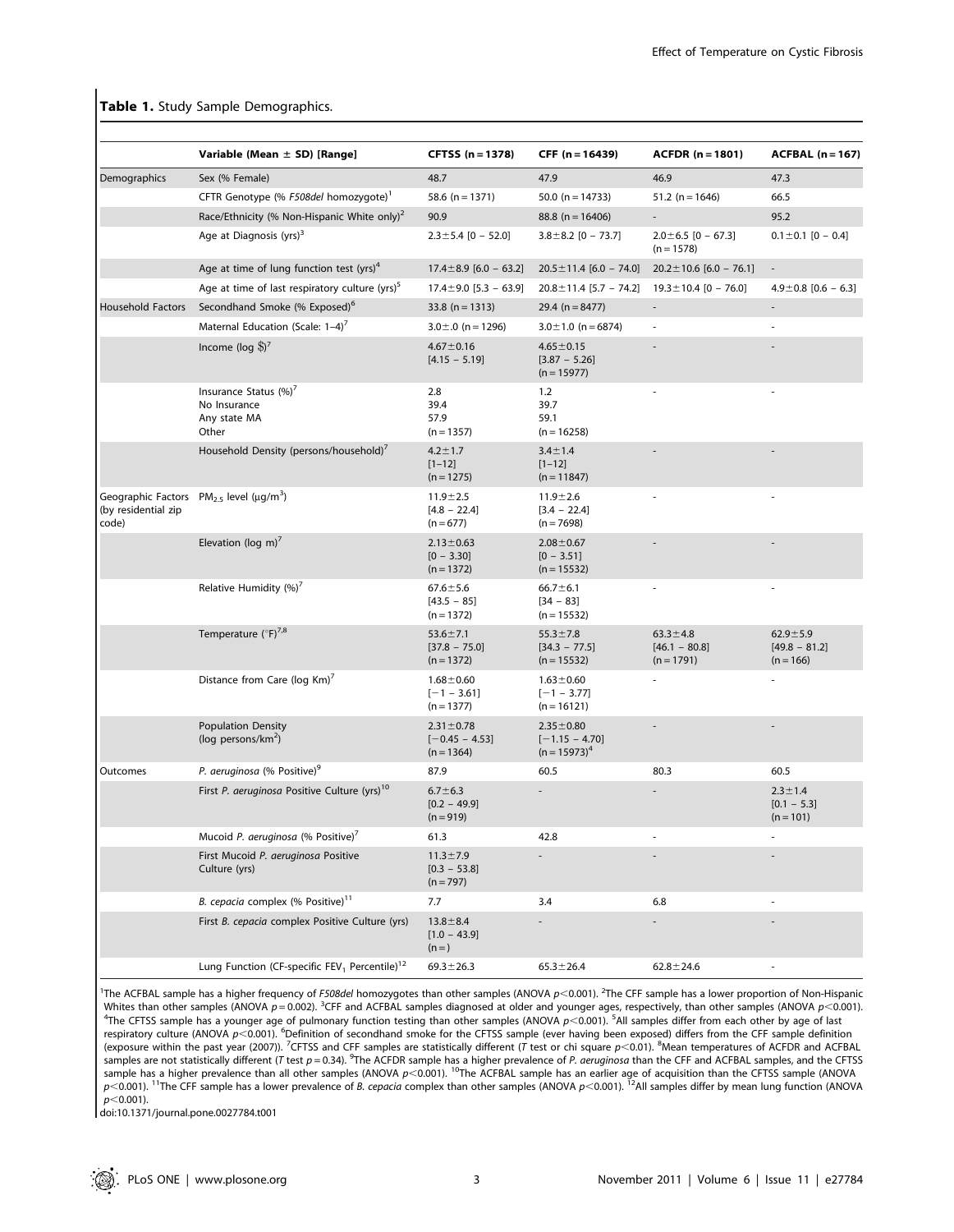**Table 2.** Annual Ambient Temperature is a Predictor of P. aeruginosa Infection.<sup>1</sup>

| Study                                                | <b>CFTSS</b>            | <b>CFF</b>              | <b>ACFDR</b>                 | <b>ACFBAL</b>              |  |
|------------------------------------------------------|-------------------------|-------------------------|------------------------------|----------------------------|--|
| <b>Study design (Country)</b>                        | Retrospective<br>(U.S.) | Retrospective<br>(U.S.) | Retrospective<br>(Australia) | Prospective<br>(Australia) |  |
| lΝ                                                   | 1366                    | 13956                   | 1474                         | 166                        |  |
| Adjusted Odds Ratio for Temperature (per °F) [95%Cl] | 1.06<br>[1.03, 1.09]    | 1.02<br>[1.01, 1.02]    | 1.05<br>[1.02, 1.08]         | 1.09<br>[1.03, 1.16]       |  |
| Odds Ratio <i>p</i> Value                            | < 0.001                 | < 0.001                 | 0.002                        | 0.003                      |  |

<sup>1</sup>Complete results from multivariable regression analyses, including adjustments, can be found in Table S2. CFTR genotype, age at the time of the last respiratory culture, and age at diagnosis were all significant predictors of P. aeruginosa infection for the CFTSS, CFF, and ACFDR samples, but not the ACFBAL sample. doi:10.1371/journal.pone.0027784.t002

frequency of cultures was associated with colder temperatures (Regression coefficient  $p<0.001$ ; n = 1370). Also, the association was not accounted for by a temperature-humidity interaction (Interaction term  $p = 0.45$ ).

The association of warmer temperatures and an increased P. *aeruginosa* prevalence was also seen in the CFF subjects ( $OR = 1.02$ ;  $p<0.001$ ). As both the CFTSS and CFF subjects are U.S.-based, this association could be subject to regional biases in socio-economic status, culture, or clinical care patterns. Australian subjects are ideal for replication of geographic modifiers of health outcomes in CF as, like the U.S., the continent has a European immigration-derived CF population and a wide range of climatic conditions, including temperature. The association of warmer temperatures and the prevalence of P. aeruginosa was replicated in both the ACFDR (OR: 1.05;  $p = 0.002$ ) and ACFBAL subjects (OR: 1.09;  $p = 0.003$ ). Only older age was associated with the presence of mucoid  $P$ . aeruginosa (Table S3: CFTSS, CFF) or B. cepacia complex (Table S4: CFTSS, CFF, ACFDR), which corresponds to age-specific rates of prevalence reported in CF [24].

To examine whether the relationship between temperature and P. aeruginosa was non-linear (as regression analysis assumes linearity), we examined the prevalence of P. aeruginosa by temperature quartiles (Table S5). In all four samples of CF subjects, the prevalence of P.  $a$ eruginosa was higher in warmer temperature quartiles  $(p \text{ val}$ ues $\leq 0.001 - 0.005$  paralleling the results of the regression analysis. In addition, age at acquisition of  $P$ , *aeruginosa* in the retrospective CFTSS and prospective ACFBAL samples were 15 and 9 months earlier, respectively, in the warmest temperature quartile compared to the coldest (CFTSS  $p = 0.04$ ; Figure S3: log rank test  $p = 0.006$ ; ACFBAL  $p = 0.04$ ; log rank test  $p = 0.001$ ). There were no replicated associations between temperature quartile and prevalence or age of acquisition of mucoid P. aeruginosa or B. cepacia complex.

# Mean Annual Temperature is Associated with Lung Function

We examined the role of environmental factors on lung function among CFTSS subjects and found that warmer temperatures  $(-0.34$  per  $\mathrm{F}$ ;  $p = 0.005$ ) were associated with lower lung function (Table 3; complete regression results in Table S1). Although the lung function measure used does account for age [19], older age was associated with lower lung function  $(-0.40$  per year;  $p<0.001$ ), likely due to cohort or survival effect. Public insurance (vs. private insurance) was also associated with lower lung function  $(-6.43; p<0.001)$ , consistent with prior studies [13,15,16].

Temperature also was associated with lung function in the CFF subjects  $(-0.31; p<0.001)$ , with a similar magnitude to the CFTSS  $(-0.34)$ . This corresponds to  $\sim$  3 percentile point drop in FEV<sub>1</sub> for each  $10^{\circ}$ F increase in mean annual temperature. In addition,

warmer temperatures tended to be associated with lower lung function in the ACFDR subjects (-0.23;  $p = 0.057$ ). Mean annual temperatures in Australia are higher than in the U.S., which may influence the magnitude of the coefficient and its significance. The lower lung function observed in the ACFDR subjects could be a function of overall warmer temperatures in Australia. To assess whether this association was independent of CFTR genotype, we examined white patients in the largest sample of CF subjects (CFF) who had identical CFTR genotypes (F508del homozygotes) and found that warmer temperatures remained associated with lower lung function with a similar co-efficient  $(-0.35; n = 6367;$  $p<0.001$ ) to that from the entire CFF sample (-0.31).

# Seasonal Difference in Temperature is also associated with Lung Function

To examine the possibility of seasonal effects, lung function data in both January and July was examined in both U.S. samples of subjects (Table 4). In the larger CFF sample, lung function was higher in January than in July (n = 2145;  $p \le 0.001$ ) and there was a trend towards higher lung function in January in all four quartiles. Thus, there is a suggestion that individual patients have higher lung function in January than in July, which may reflect temperature differences between the two seasons. Of note, lung function was higher in colder temperature quartiles in both CFTSS and CFF subjects, regardless of whether sampled in January or July, suggesting the predominance of average annual temperatures over seasonal fluctuations.

# Temperature may act on Lung Function and P. aeruginosa through Independent Mechanisms

Having observed temperature to be associated with lung function and P. aeruginosa, we sought to determine whether temperature acts through the same or different mechanisms on these outcomes. One pathway might be that temperature affects infection rates, which in turn alters lung function. To test this, we included the presence of P. aeruginosa as a predictor of lung function in a mediation analysis, and found that the association between temperature and lung function decreased (Table S6: CFTSS:  $-0.34$  to  $-0.29$  per °F; CFF:  $-0.31$ to  $-0.29$ ; ACFDR:  $-0.23$  to  $-0.18$ ). Using these regression coefficients, infection with P. aeruginosa is estimated to account for 15% of the association between temperature and lung function among CFTSS subjects (e.g.,  $(-0.34 - -0.29)/ -0.34$ ), 6% among CFF subjects and 22% among ACFDR subjects. The alternate pathway is that temperature affects lung function, which in turn alters the acquisition of infection. For this pathway, lung function is estimated to account for 7% of the association between temperature and P. aeruginosa among CFTSS subjects (e.g., (ln(1.057456)-ln(1.053488))/ ln(1.057456)), 20% among CFF subjects, and 6% among ACFDR subjects (Table S7). Thus, there is limited overlap between the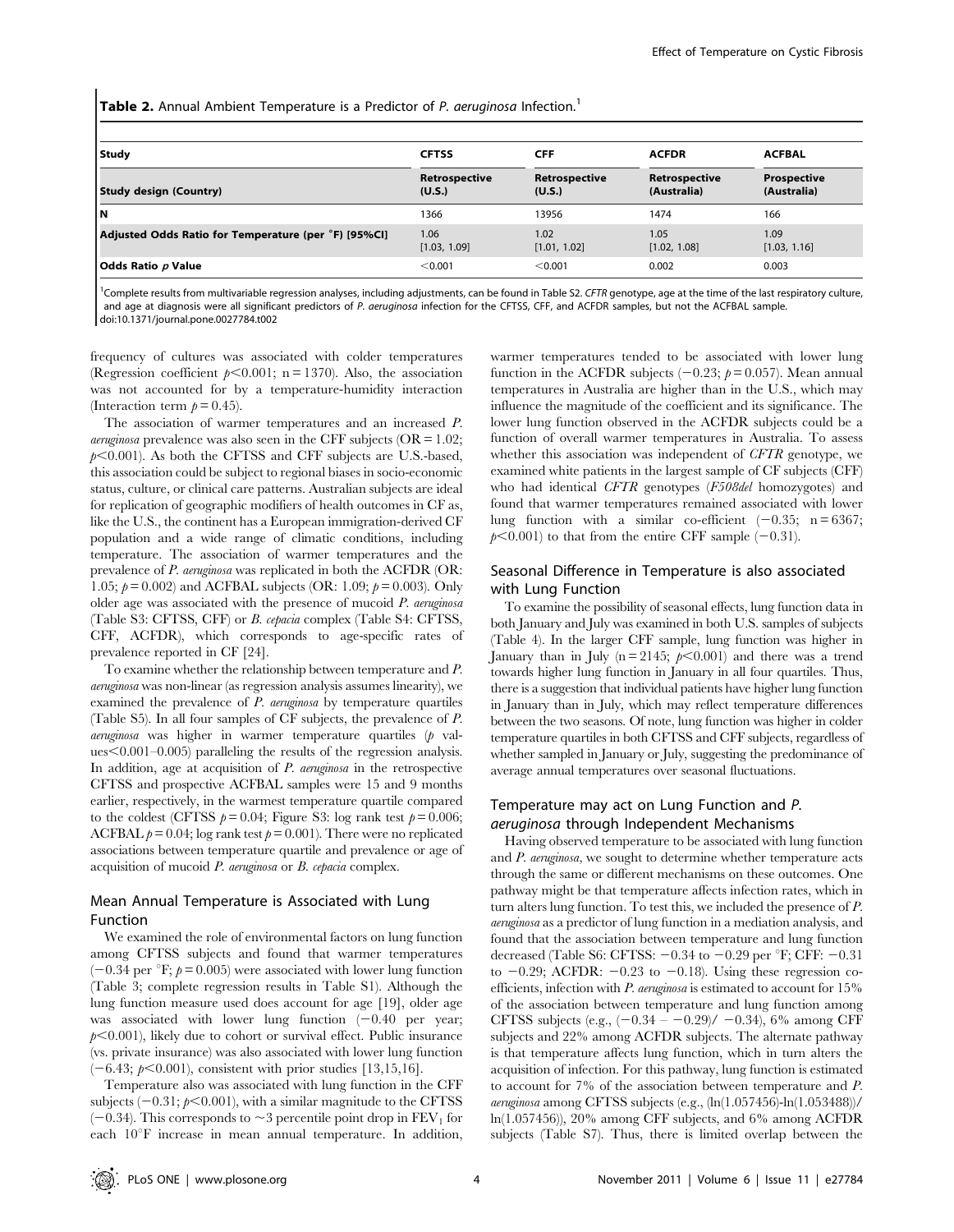Table 3. Annual Ambient Temperature and Insurance Status are Predictors of Lung Function (CF-specific FEV<sub>1</sub>).<sup>1</sup>

| Study                                                                                    | <b>CFTSS</b>                | <b>CFF</b>                   |                               | <b>ACFDR</b>               |
|------------------------------------------------------------------------------------------|-----------------------------|------------------------------|-------------------------------|----------------------------|
| <b>Subjects</b>                                                                          | <b>All Available</b>        | <b>All Available</b>         | White, F508del<br>homozygotes | <b>All Available</b>       |
| l n                                                                                      | 1313                        | 15174                        | 6367                          | 1791                       |
| Adjusted Co-efficient for Temperature (per °F)<br>[95%Cl]                                | $-0.34$<br>$[-0.57, -0.10]$ | $-0.31$<br>$[-0.41, -0.21]$  | $-0.35$<br>$[-0.46, -0.23]$   | $-0.23$<br>$[-0.47, 0.01]$ |
| Temperature Co-efficient p Value                                                         | 0.005                       | < 0.001                      | < 0.001                       | 0.057                      |
| <b>Adjusted Co-efficient for Insurance Status</b><br>$(0 = Private, 1 = Public)$ [95%CI] | $-6.43$<br>$[-9.68, -3.19]$ | $-9.11$<br>$[-10.44, -7.79]$ | $-8.26$<br>$[-9.90, -6.62]$   | Not Applicable             |
| Insurance Co-efficient p Value                                                           | < 0.001                     | < 0.001                      | < 0.001                       | $\overline{\phantom{a}}$   |

<sup>1</sup>Complete results from multivariable regression analyses, including adjustments, can be found in Table S1. Age at the time of pulmonary function testing was a significant predictor of lung function for the CFTSS and CFF samples, but not the ACFDR sample. doi:10.1371/journal.pone.0027784.t003

effects of temperature on the two clinical outcomes, suggesting that mechanisms through which temperature may act on lung function vs. on P. aeruginosa infection are largely different.

## **Discussion**

Ambient temperature has been demonstrated to affect the prevalence of both infectious and non-infectious diseases [28]. Our analysis demonstrates that CF patients living in areas with warmer annual temperatures have a higher prevalence of and an earlier age of acquisition of P. aeruginosa. Given a constant temperature  $(37^{\circ}C)$ within the airways, the association of  $P$ . *aeruginosa* and temperature is likely mediated outside the host. Our findings may be due to increased prevalence of P. aeruginosa in the environment secondary to more favorable conditions for the organism in warmer climates. Regional P. aeruginosa biodiversity may also play a role as genotypes of soil isolates of P. aeruginosa differ by geographic distance [29]. Genetic differences that alter the adhesion or biofilm properties of P.

aeruginosa may interact with local environmental features to affect the likelihood of acquisition by a CF patient [30–32]. Indeed, higher ambient temperatures ( $30^{\circ}$ C vs.  $15^{\circ}$ C) have been shown to alter the capacity of  $P$ . aeruginosa to adhere to surfaces [33]. It is possible that regional differences in neonatal screening, and P. aeruginosa detection and prevention may lead to differences in the longitudinal development of infection [27,34].

Regarding lung function, we estimate that patients residing in the warmest regions in the U.S. would have CF-specific lung function 10 percentile points lower than if they had resided in the coldest regions of the U.S. where mean temperatures are  $\sim 30$ degrees  $(^\circ$ F) lower. Translated to more clinically familiar measures (NHANES  $FEV_1$  percentages) [35], a hypothetical 18 year old white male with CF (Height: 175cm) with an  $FEV_1$  of 73.5% percent living in a cold climate would be expected to have an  $FEV<sub>1</sub>$  of 66.1% had he resided in a 30 degree ( $\degree$ F) warmer climate. Furthermore, lung function is likely associated with season, as patients tend to have higher lung function in the colder month of

Table 4. Comparison of Lung Function (CF-specific FEV<sub>1</sub>) by Temperature Quartile and Seasonal Extremes.

|                               | Variable                                                        |                                      | <b>Temperature Quartiles based on Entire CFTSS Population</b><br>$(n = 1557)$ |                                     |                                     |                                     |                                               |
|-------------------------------|-----------------------------------------------------------------|--------------------------------------|-------------------------------------------------------------------------------|-------------------------------------|-------------------------------------|-------------------------------------|-----------------------------------------------|
| <b>Study</b><br><b>Sample</b> | Mean Annual Temperature (°F)                                    | <b>All Quartiles</b>                 | < 49.2                                                                        | $49.2 - 52.0$                       | $52.1 - 58.1$                       | >58.1                               | FEV <sub>1</sub><br><b>ANOVA</b><br>$p$ value |
| <b>CFTSS</b>                  | Ouartile n                                                      | 1043                                 | 269                                                                           | 248                                 | 268                                 | 258                                 |                                               |
|                               | January Mean CF-specific FEV <sub>1</sub><br>[Temperature (°F)] | $59.2 \pm 28.1$<br>$[31.3 \pm 11.4]$ | $62.7 \pm 26.9$<br>$[19.6 \pm 5.4]$                                           | $57.8 \pm 29.6$<br>$[27.2 \pm 3.9]$ | $60.1 \pm 27.5$<br>$[31.6 \pm 4.1]$ | $55.8 \pm 28.3$<br>$[47.2 \pm 7.1]$ | 0.033                                         |
|                               | July Mean CF-specific FEV <sub>1</sub><br>[Temperature (°F)]    | $58.9 \pm 28.0$<br>$[74.6 \pm 4.6]$  | $62.4 \pm 27.0$<br>$[70.4 \pm 2.2]$                                           | $57.8 \pm 28.8$<br>$[72.6 \pm 2.7]$ | $60.0 \pm 27.9$<br>$[76.1 \pm 2.7]$ | $55.2 \pm 27.9$<br>$[79.4 \pm 4.2]$ | 0.023                                         |
|                               | FEV <sub>1</sub> T test $p$ value                               | 0.64                                 | 0.76                                                                          | 0.99                                | 0.94                                | 0.57                                |                                               |
|                               | Mean Annual Temperature (°F)                                    | <b>All Quartiles</b>                 | < 49.2                                                                        | $49.2 - 52.0$                       | $52.1 - 58.1$                       | >58.1                               | FEV <sub>1</sub><br><b>ANOVA</b><br>$p$ value |
| <b>CFF</b>                    | Ouartile n                                                      | 2145                                 | 467                                                                           | 414                                 | 524                                 | 740                                 |                                               |
|                               | January Mean CF-specific FEV <sub>1</sub><br>[Temperature (°F)] | $54.4 \pm 27.7$<br>$[33.5 \pm 12.1]$ | $57.3 \pm 27.5$<br>$[19.7 \pm 4.9]$                                           | $58.2 \pm 27.3$<br>$[26.1 \pm 2.6]$ | $54.2 \pm 28.2$<br>$[32.3 \pm 4.4]$ | $50.6 \pm 27.2$<br>$[47.2 \pm 7.2]$ | < 0.001                                       |
|                               | July Mean CF-specific FEV <sub>1</sub><br>[Temperature (°F)]    | $53.2 \pm 28.0$<br>$[75.7 \pm 4.8]$  | $56.3 \pm 27.7$<br>$[70.7 \pm 1.8]$                                           | $56.0 \pm 27.8$<br>$[73.5 \pm 1.4]$ | $53.4 \pm 28.3$<br>$[75.8 \pm 3.0]$ | $49.5 \pm 27.8$<br>$[80.1 \pm 4.2]$ | < 0.001                                       |
|                               | FEV <sub>1</sub> T test $p$ value                               | < 0.001                              | 0.17                                                                          | 0.005                               | 0.22                                | 0.06                                |                                               |

doi:10.1371/journal.pone.0027784.t004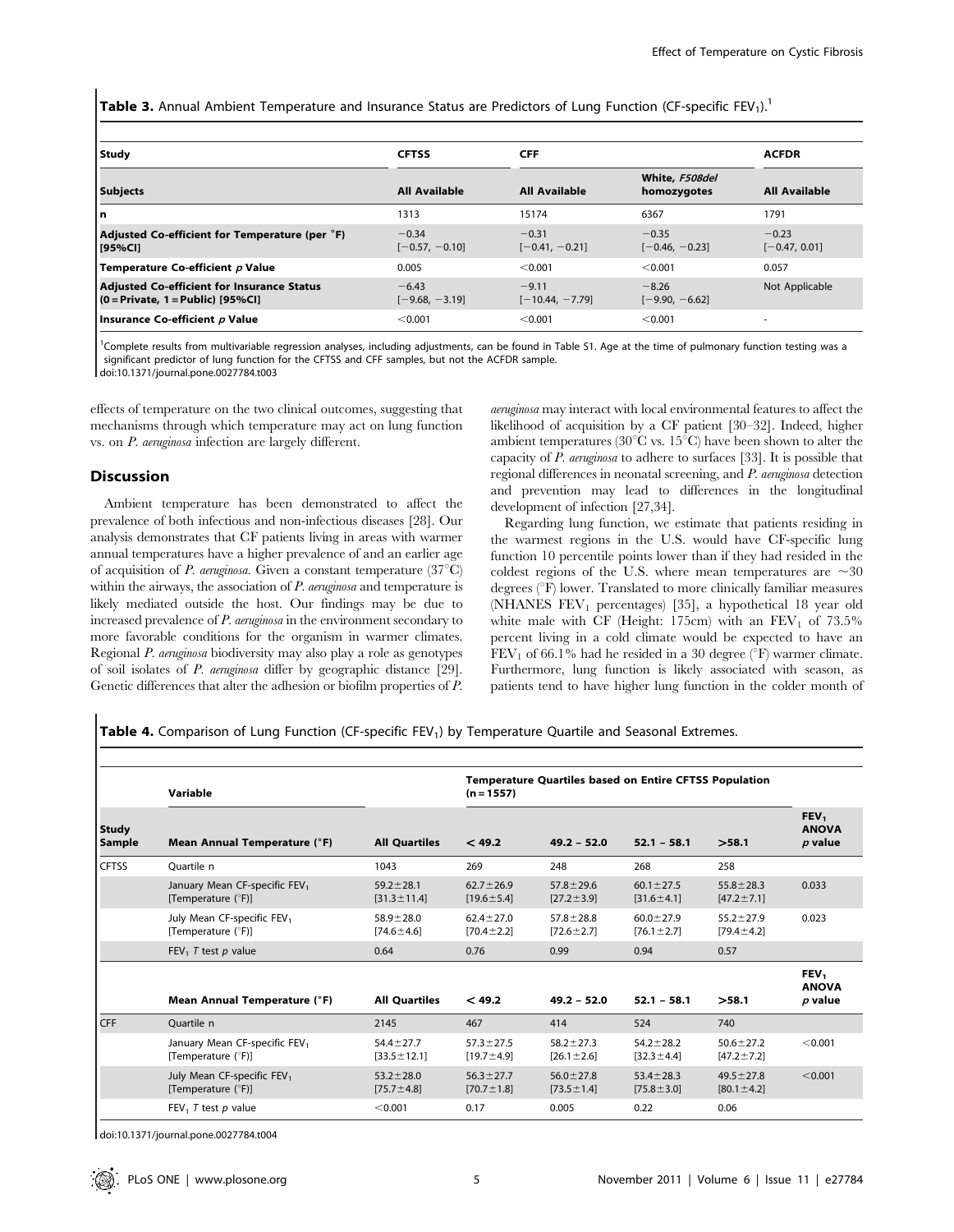January compared to July. Although temperature is associated with lung function, based on the univariate regression r-value  $(r = 0.0069)$ , temperature accounts for only 0.7% of the variation seen in CF lung function. Also, the mechanisms through which temperature acts on lung function are unclear, but may include infectious agents, aeroallergens, air pollution, and socio-economic status.

Our study supports the concept that infectious agents may mediate the association between temperature and lung function, at least through P. aeruginosa, which accounts for 6–22% of the association between temperature and lung function. Further investigation into viruses and other CF pathogens may reveal other mediators. Temperature is a predictor of pollen loads as well as mold production [36], although differences in lung function have not been seen with allergy sensitive in CF  $(n = 55)$  [37]. Higher temperatures may exacerbate the effects of air pollution [38,39], and air pollution has already been demonstrated to be associated with lower CF lung function [11]; thus, temperature and air pollution may interact to worsen CF lung function. Geographic variation in temperature does not appear to serve as a proxy for socio-economic status in our study as the association between lung function and temperature remained robust after adjusting for significant socio-economic factors (Table S1).

Study limitations include that subjects may reside in multiple locations over a lifetime. Lung function from the most recent year of data and each subject's last known postal or zip code were used to minimize this uncertainty. Furthermore, for the U.S. subjects, 79.5% (CFTSS) and 77.6% (CFF) live within the state in which they were born with another 8% (CFTSS) and 7.3% (CFF) living within an adjacent state. A limitation of cross-sectional data is the uncertainty in measuring infection status, and hence accurate ascertainment of infection prevalence. To address this issue, longitudinal respiratory culture data were obtained in the CFTSS and ACFDR samples; it should also be noted that this longitudinal assessment may lead to temporal effects as cultures and lung function data may have been obtained for different subjects as much as 10 years apart. Another limitation is our largely retrospective culture ascertainment, thus we sought out a prospectively ascertained sample (ACFBAL). There are other confounding factors that we were unable to assess, such as comorbidities, family support, physical activity, etc. Finally, ACFDR lung function results are subject to the caveat of applying a U.Sbased  $FEV<sub>1</sub>$  phenotype to an Australian population.

Our findings suggest that accounting for temperature should be considered in the design of both epidemiological studies of infection and/or lung function and clinical trials that encompass broad geographic areas. As the effects of temperature upon lung function and P. aeruginosa are not within patients' and clinical providers' control, geography may need to be considered when comparing the performance of CF Care Centers.

## Supporting Information

Figure S1 Derivation of Cystic Fibrosis Twin-Sibling Study (CFTSS) sample and Cystic Fibrosis Foundation Patient Registry (CFF) sample outlining exclusions. (DOC)

## References

- 1. Kerem E, Corey M, Kerem B-S, Rommens J, Markiewicz D, et al. (1990) The relation between genotype and phenotype in cystic fibrosis--analysis of the most common mutation (deltaF508). N Engl J Med 323: 1517–1522.
- 2. The Cystic Fibrosis Genotype-Phenotype Consortium (1993) Correlation between genotype and phenotype in patients with cystic fibrosis. N Engl J Med 329: 1308–1313.
- 3. Koch C, Cuppens H, Rainisio M, Madessani U, Harms H, et al. (2001) European Epidemiologic Registry of Cystic Fibrosis (ERCF): comparison of major disease manifestations between patients with different classes of mutations. Pediatr Pulmonol 31: 1–12.

Figure S2 Derivation of Australian Cystic Fibrosis Data Registry (ACFDR) sample and Australian Cystic Fibrosis BAL Study (ACFBAL) sample outlining exclusions. (DOC)

Figure S3 Surivial analysis for first positive respiratory culture for Pseudomonas aeruginosa in the CFTSS and ACFBAL samples by temperature quartile. In both study samples, the warmer temperatures were associated with earlier acquisition of P. aeruginosa. (DOC)

Table S1 Complete Regression Analyses for Predictors of Lung Function (CF-specific  $FEV<sub>1</sub>$ ).

(DOC)

Table S2 Complete Logistic Regression Analyses for Predictors of P. aeruginosa Infection. (DOC)

Table S3 Complete Logistic Regression Analyses for Predictors of Mucoid P. aeruginosa Infection. (DOC)

Table S4 Complete Logistic Regression Analyses for Predictors of B. cepacia Complex Infection. (DOC)

Table S5 Study Outcomes by Temperature Quartile. (DOC)

Table S6 Regression Analyses for Lung Function: Assessing the Mediation Effect of P. aeruginosa. (DOC)

Table S7 Regression Analyses for P. aeruginosa: Assessing the Mediation Effect of Lung Function. (DOC)

## Acknowledgments

The authors thank the Cystic Fibrosis Foundation Patient Registry, especially Ase Sewall and Monica Brooks; the Australian Cystic Fibrosis Data Registry, especially Geoff Sims, Terry Stewart, and its advisory committee; the Australian Cystic Fibrosis Bronchoalveolar Lavage Study, especially Joyce Cheney; the support of the Office of Medical Research, Queensland Health; Scott Blackman and Beryl Rosenstein for helpful discussions, and most importantly the patients with cystic fibrosis and their families, research coordinators, nurses, and physicians who are participating in the U.S. Cystic Fibrosis Twin and Sibling Study. Joseph Collaco and Garry Cutting assume responsibility for the contents of this manuscript.

## Author Contributions

Conceived and designed the experiments: JC JM GC. Performed the experiments: JC DG KN C.Watson TS. Analyzed the data: JC GC. Contributed reagents/materials/analysis tools: C.Watson TS SB C.Wainwright GC. Wrote the paper: JC GC. Reviewed and edited the manuscript: JC JM DG KN C.Watson TS SB C.Wainwright GC.

- 4. Collaco JM, Blackman SM, McGready J, Naughton KM, Cutting GR (2010) Quantification of the relative contribution of environmental and genetic factors to variation in cystic fibrosis lung function. J Pediatr 157: 802–807.
- 5. Stanke F, Becker T, Kumar V, Hedtfeld S, Becker C, et al. (2011) Genes that determine immunology and inflammation modify the basic defect of impaired ion conductance in cystic fibrosis epithelia. J Med Genet 48: 24–31.
- 6. Collaco JM, Vanscoy L, Bremer L, McDougal K, Blackman SM, et al. (2008) Interactions between secondhand smoke and genes that affect cystic fibrosis lung disease. JAMA 299: 417–424.